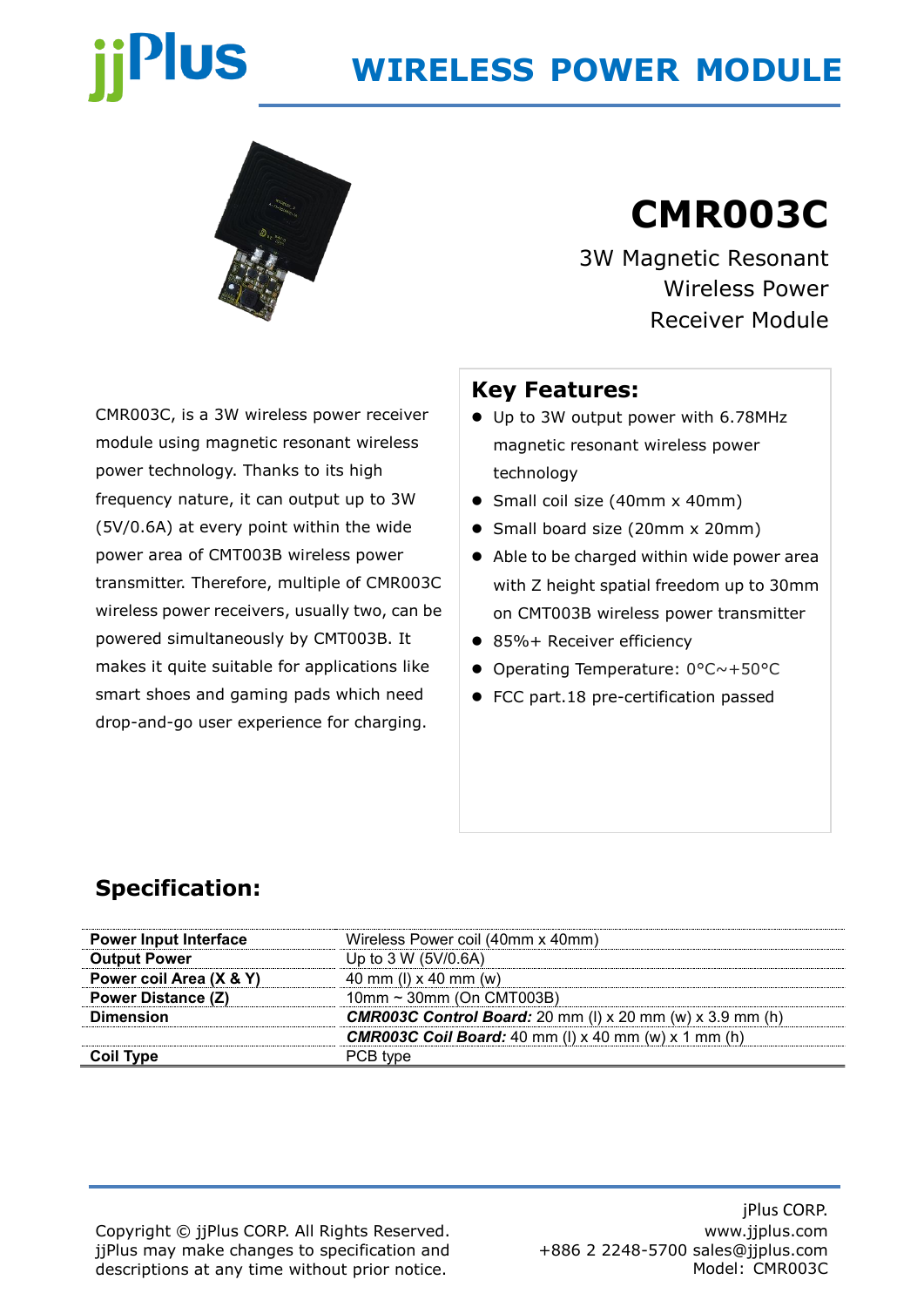

#### **Electrical Specification: Test with CMT003B @ 20 mm Z-height**

| <b>Characteristics</b>       | <b>Condition</b>                                    | Min.  | Typ. | Max. | <b>Units</b> |
|------------------------------|-----------------------------------------------------|-------|------|------|--------------|
| Output Voltage               | Normal Voltage Mode                                 | 4.5   | 5    | 5.5  | <b>Volts</b> |
|                              | Offset $x = 0$ cm, $y = 0$ cm, $z = 20$ mm          |       | 0.6  |      | Amp          |
| <b>Output Current</b>        | Offset $x \pm 4.5$ cm, $y \pm 1.5$ cm, $z = 20$ mm  |       | 0.6  |      | Amp          |
|                              | Offset $x \pm 9$ cm, $y \pm 1.5$ cm, z = 20mm       |       | 0.6  |      | Amp          |
| <b>Output Power</b>          | P, offset $x = 0$ cm, $y = 0$ cm, $z = 20$ mm       |       | 3    |      | Watt         |
|                              | P, offset $x \pm 3$ cm, $y \pm 1.5$ cm, $z = 20$ mm |       | 3    |      | Watt         |
|                              | P, offset $x \pm 6$ cm, $y \pm 1.5$ cm, $z = 20$ mm |       | 3    |      | Watt         |
|                              | P, offset $x \pm 9$ cm, $y \pm 1.5$ cm, $z = 20$ mm |       | 3    |      | Watt         |
| Receiver Efficiency @ 3.0W   |                                                     |       | 85   |      | %            |
| <b>Operating Temperature</b> |                                                     | 0     |      | 50   | °C           |
| Surface Temperature          |                                                     |       |      | 80   | °C           |
| Storage Temperature          |                                                     | $-40$ |      | 70   | °C           |

#### **Environmental Specification:**

#### ⚫ **Operating Condition:**

| Temperature range: | $0^{\circ}$ $\sim$ +50 $^{\circ}$ $\sim$ |
|--------------------|------------------------------------------|
| Humidity:          | $10\%$ ~ 90 %                            |

⚫ **Storage Condition:**

| Temperature range: | $-20^{\circ}$ C ~ +70 $^{\circ}$ C |
|--------------------|------------------------------------|
| Humidity:          | $10\%$ ~ 90 %                      |